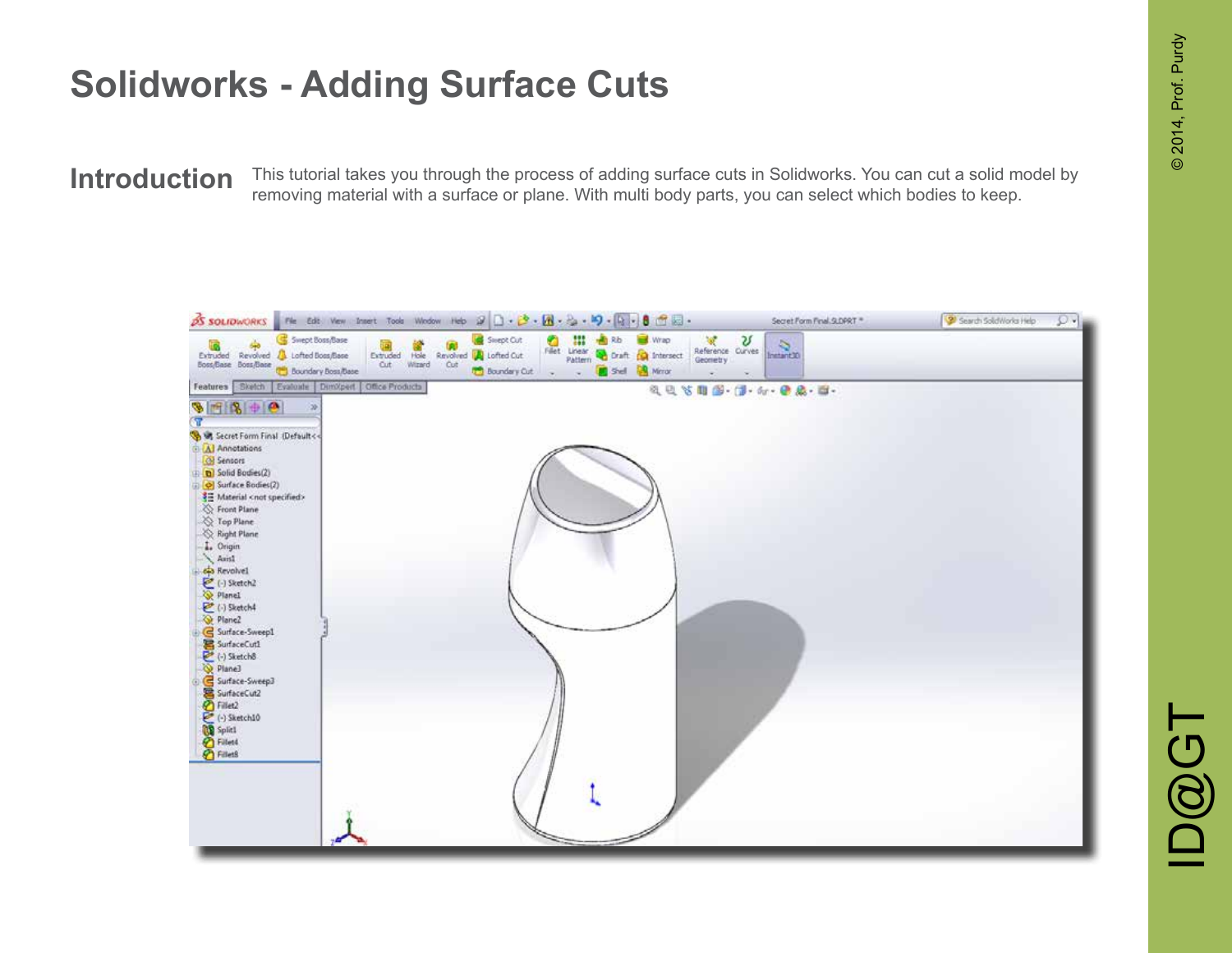**Step 1** Open the part you want to create surface cuts on to.

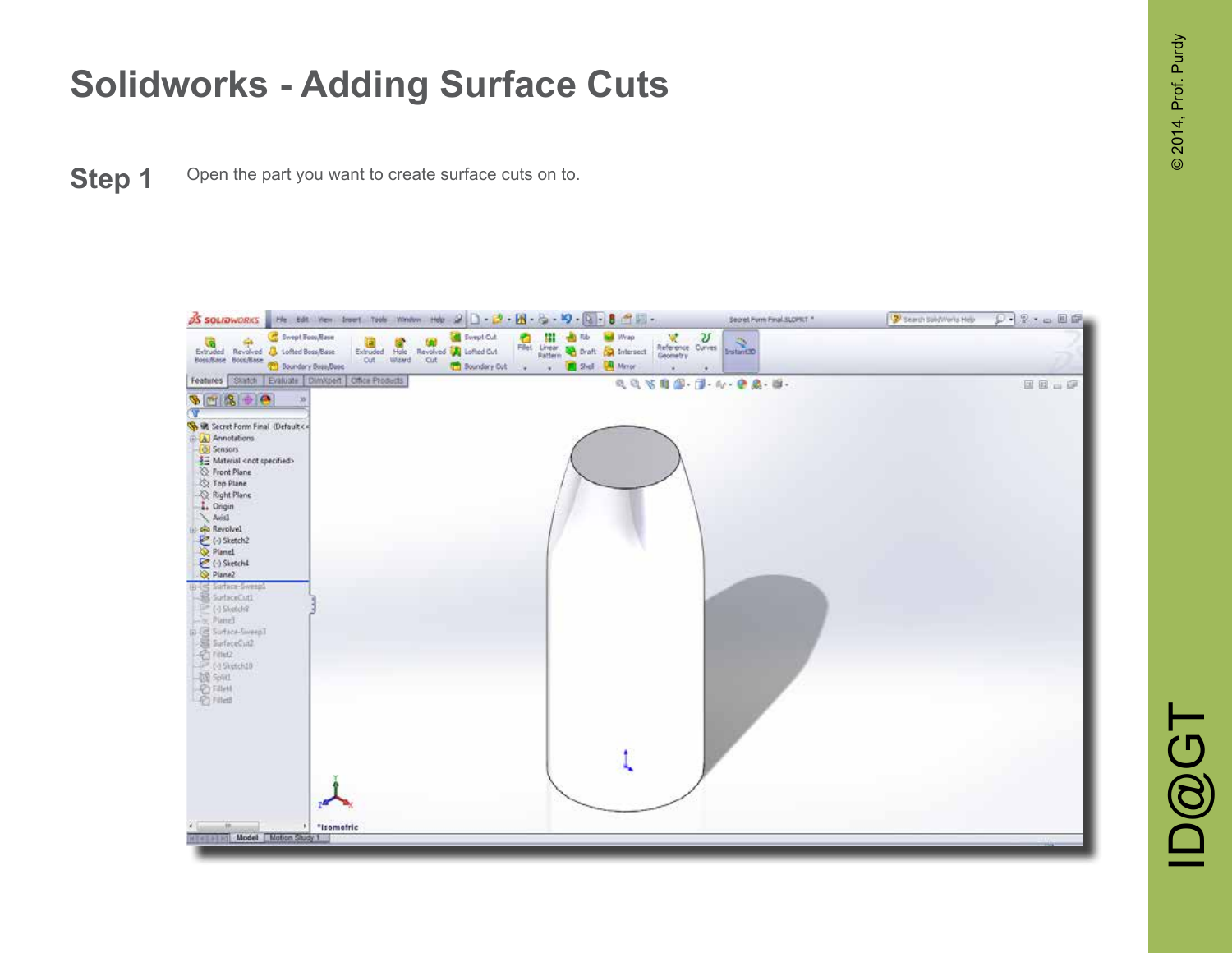**Step 2** Select a plane to sketch a contour shape which you will use later to add a surface cut.

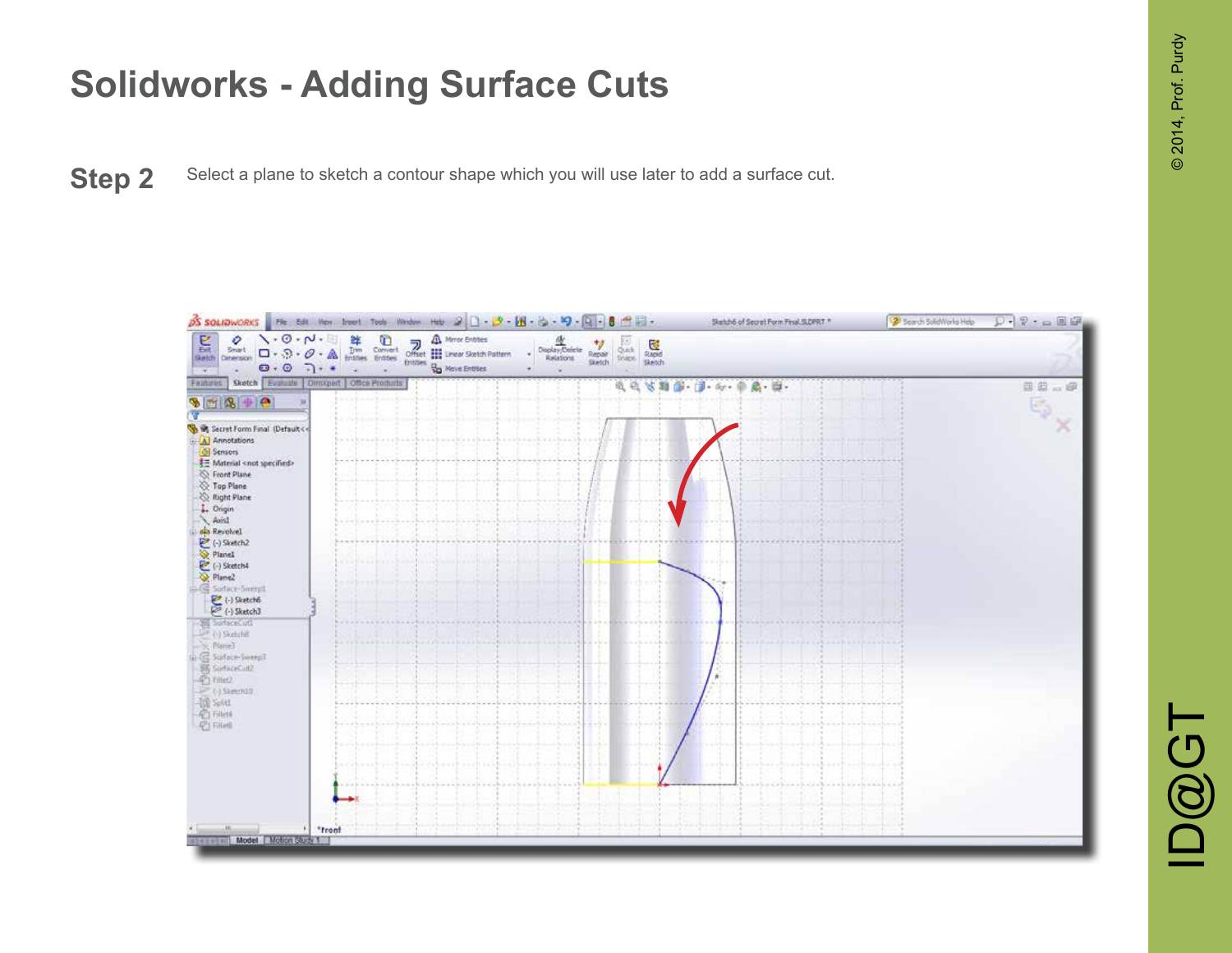Step 3 Create another sketch on a perpendicular plane. This sketch will act as guide curve for the previous sketch.

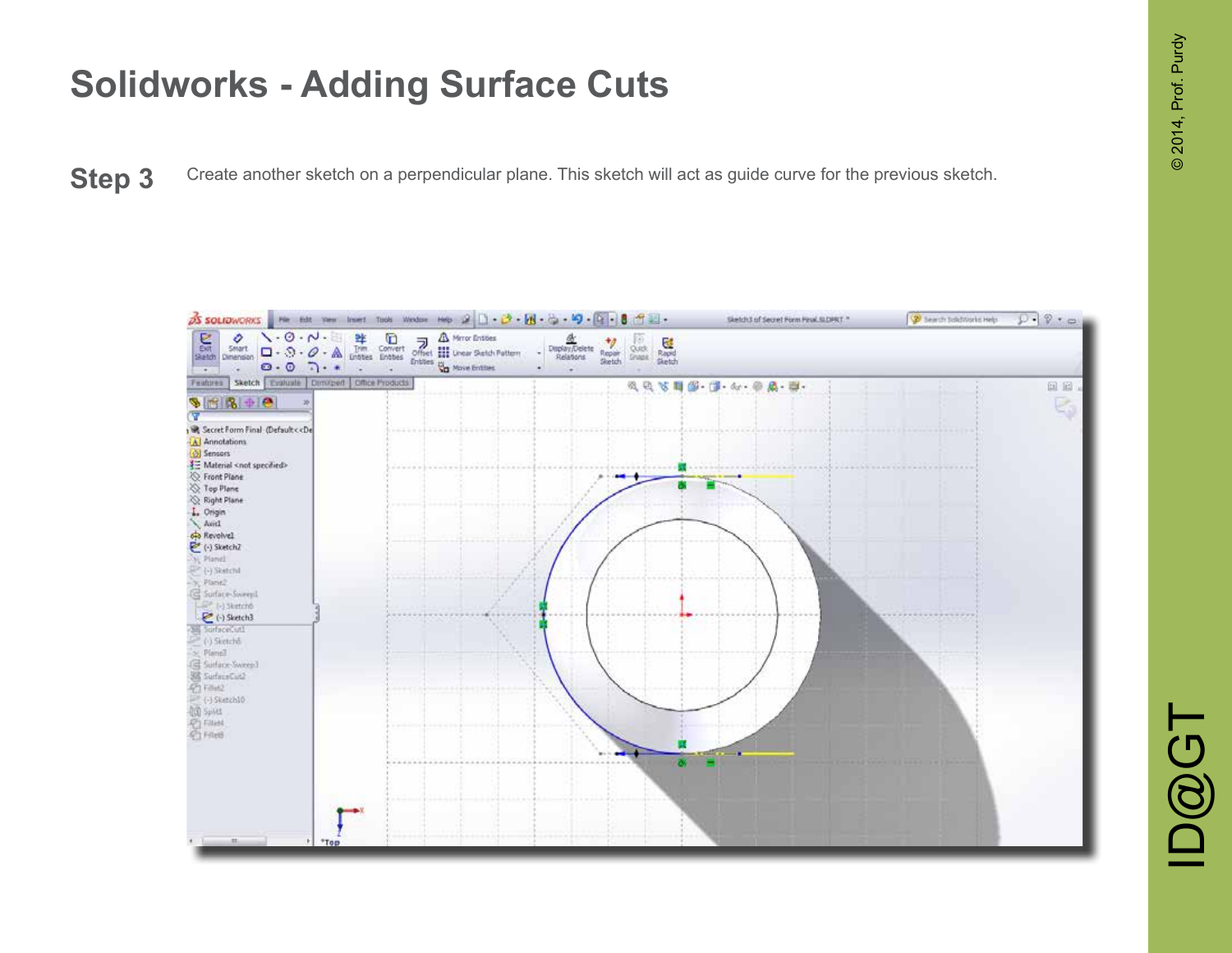**Step 4** Next, select Insert > Surface > Sweep

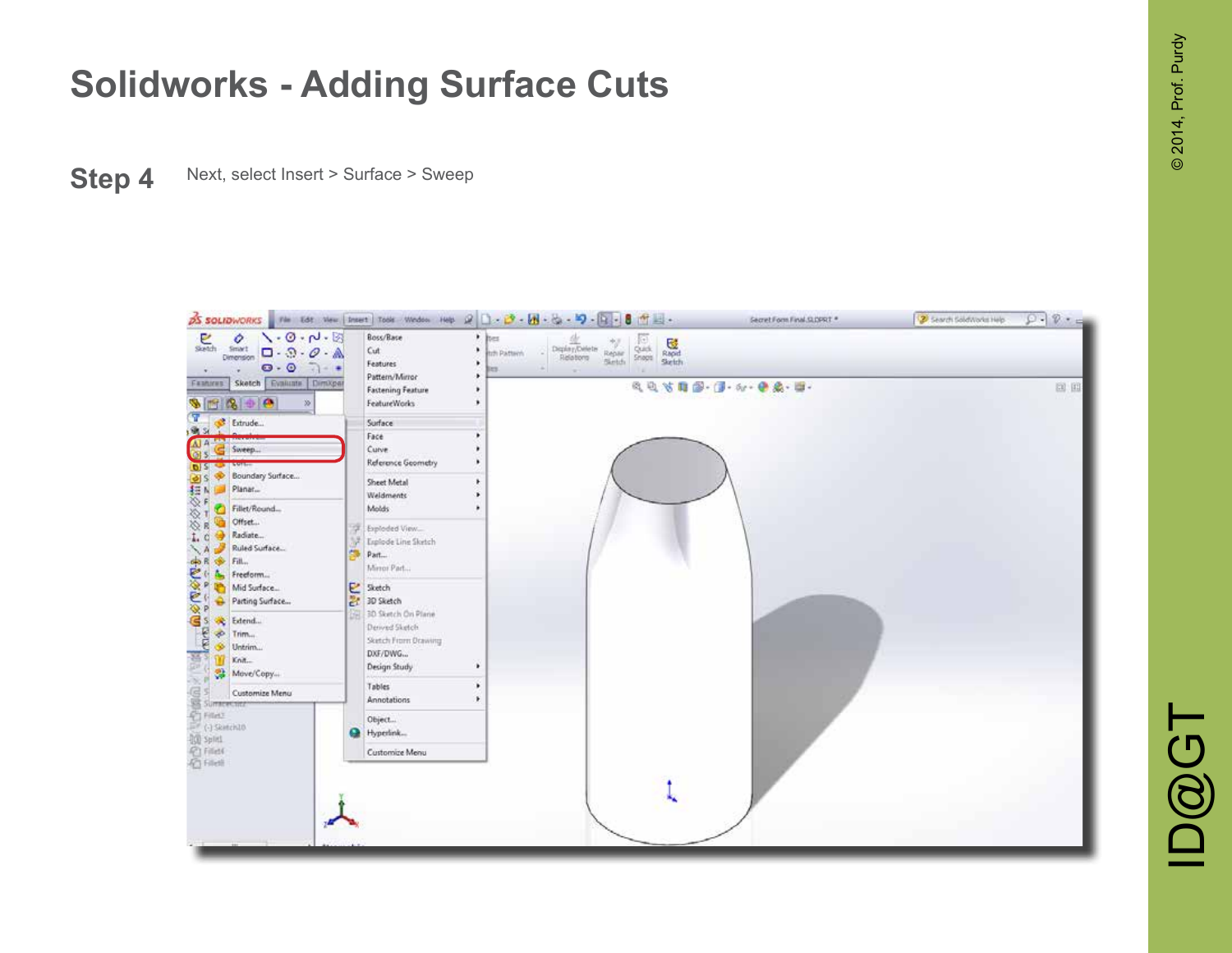Select the contour sketch first and the select the guide sketch. Click confirm. The sweep tool then provides you the sur-**Step 5** Select the contour sketch first an face you would use to cut a part.

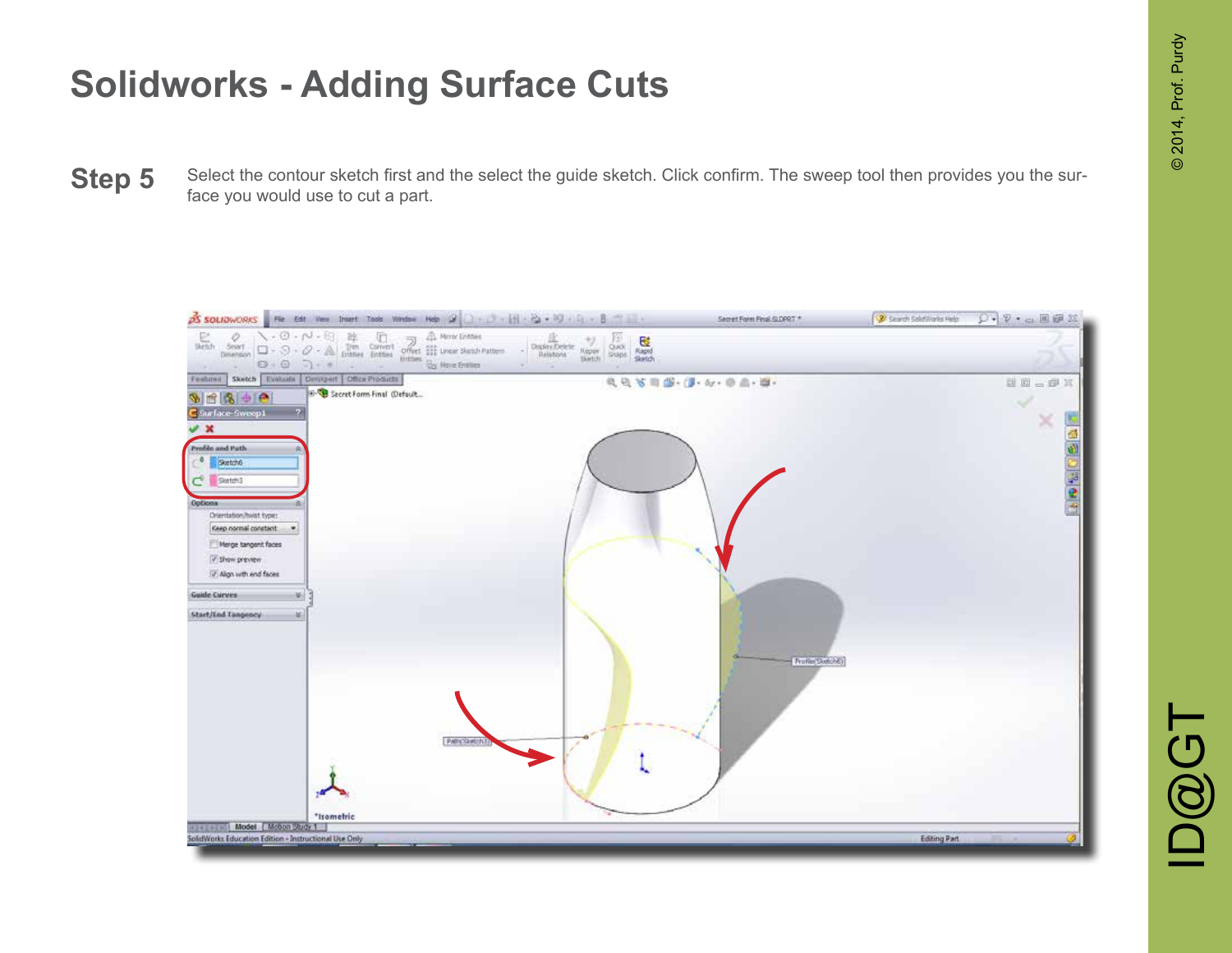Step 6 Click on Insert > Cut > With Surface. Then choose the surface you created previously and hit confirm.

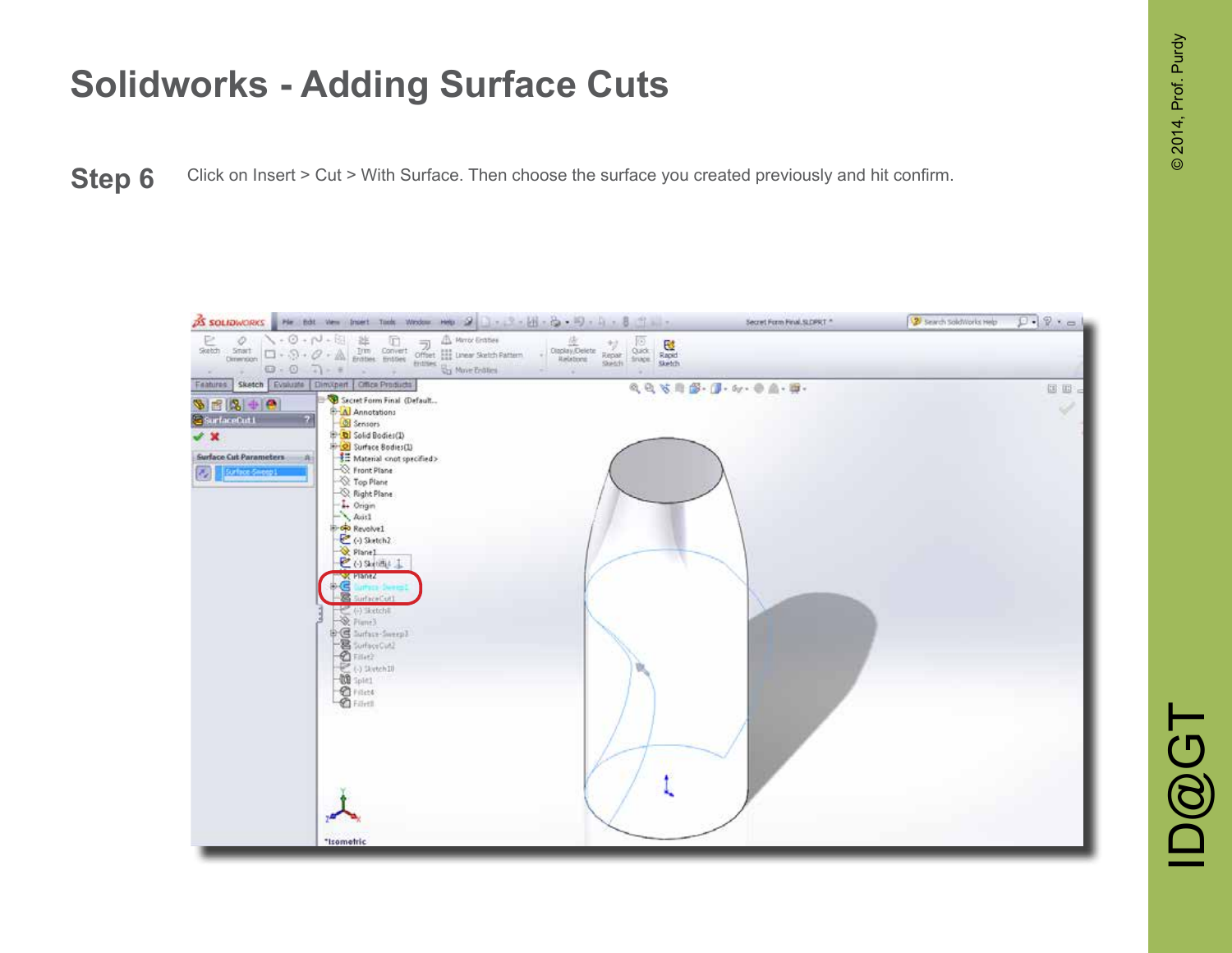The process mentioned above with give you the following result. The surface is not effected by the Surface Cut opera-**Step 7** The process mentioned above with give you the following retion. Simple hide or suppress it so it is not visible in the file.

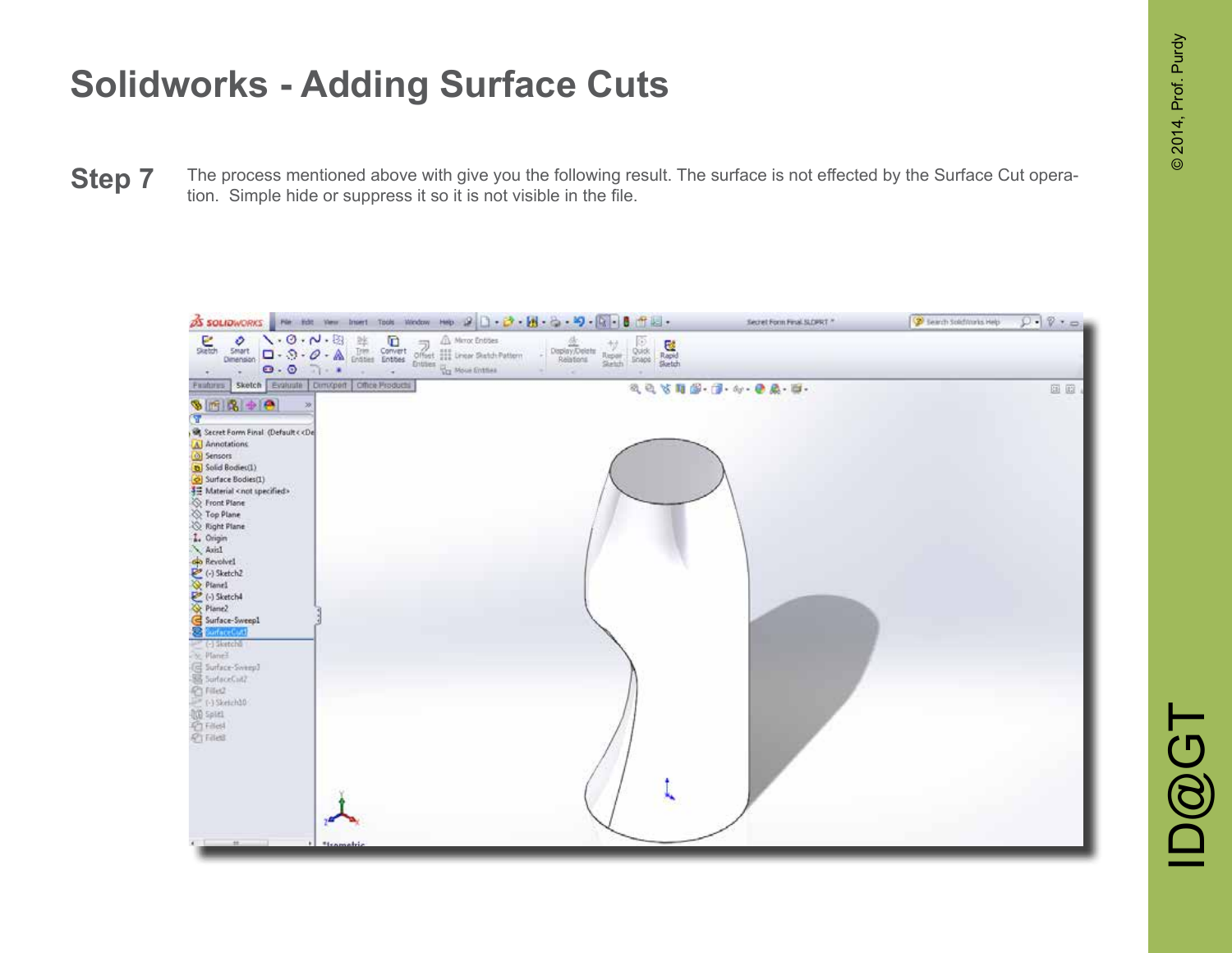The remaining of the tutorial demonstrates how to model another type of surface and use it to shape the top of the cap. **Step 8** The remaining of the tutorial demonstrates how to model another type of surface and use later to add a surface cut.



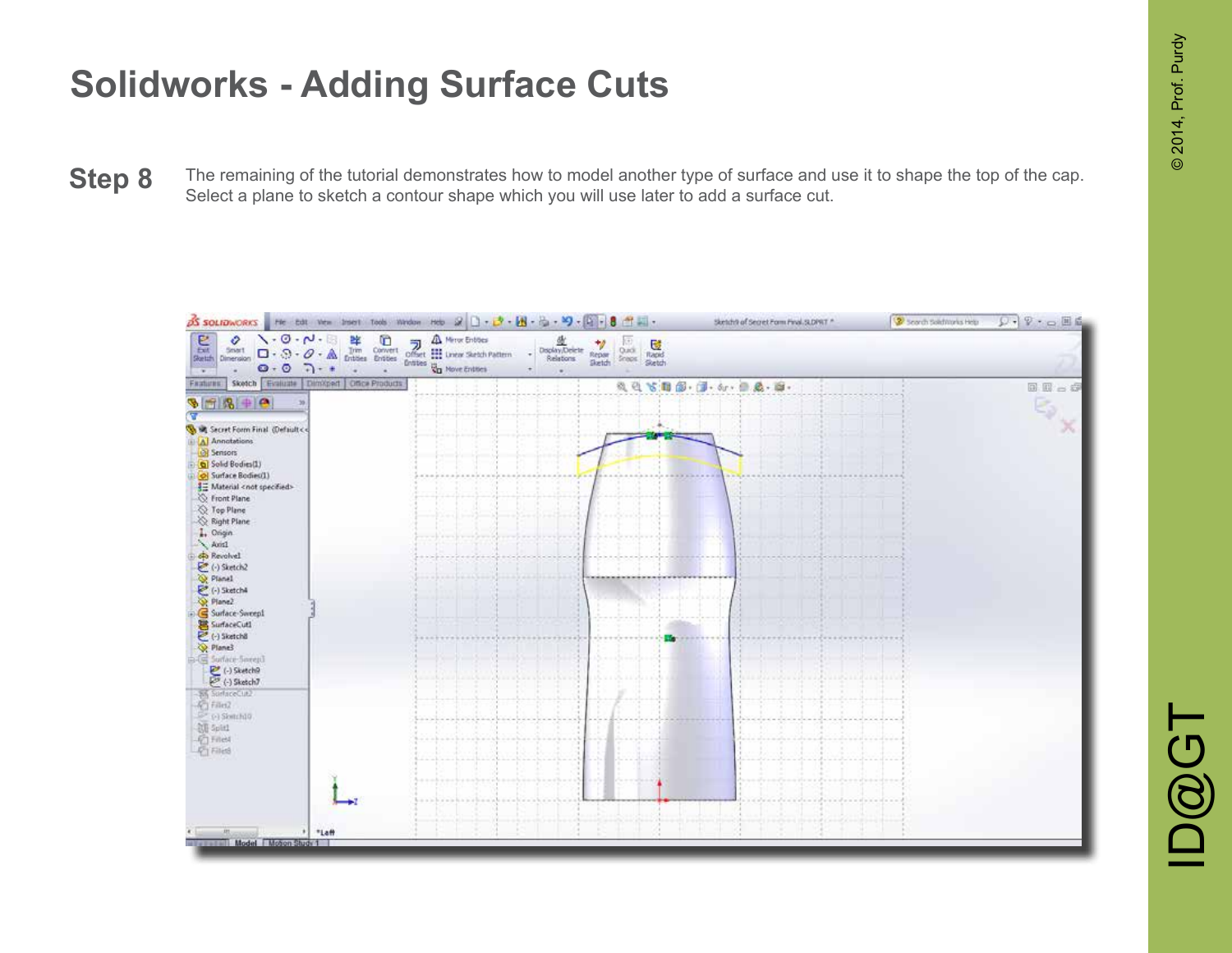Create another sketch on a perpendicular plane. This sketch will act as guide curve for the previous sketch. The Swept tool requires that the profile curve must be at the end of the path so that a full swept surface is created. If not, then only a partial surface will be created. **Step 9**

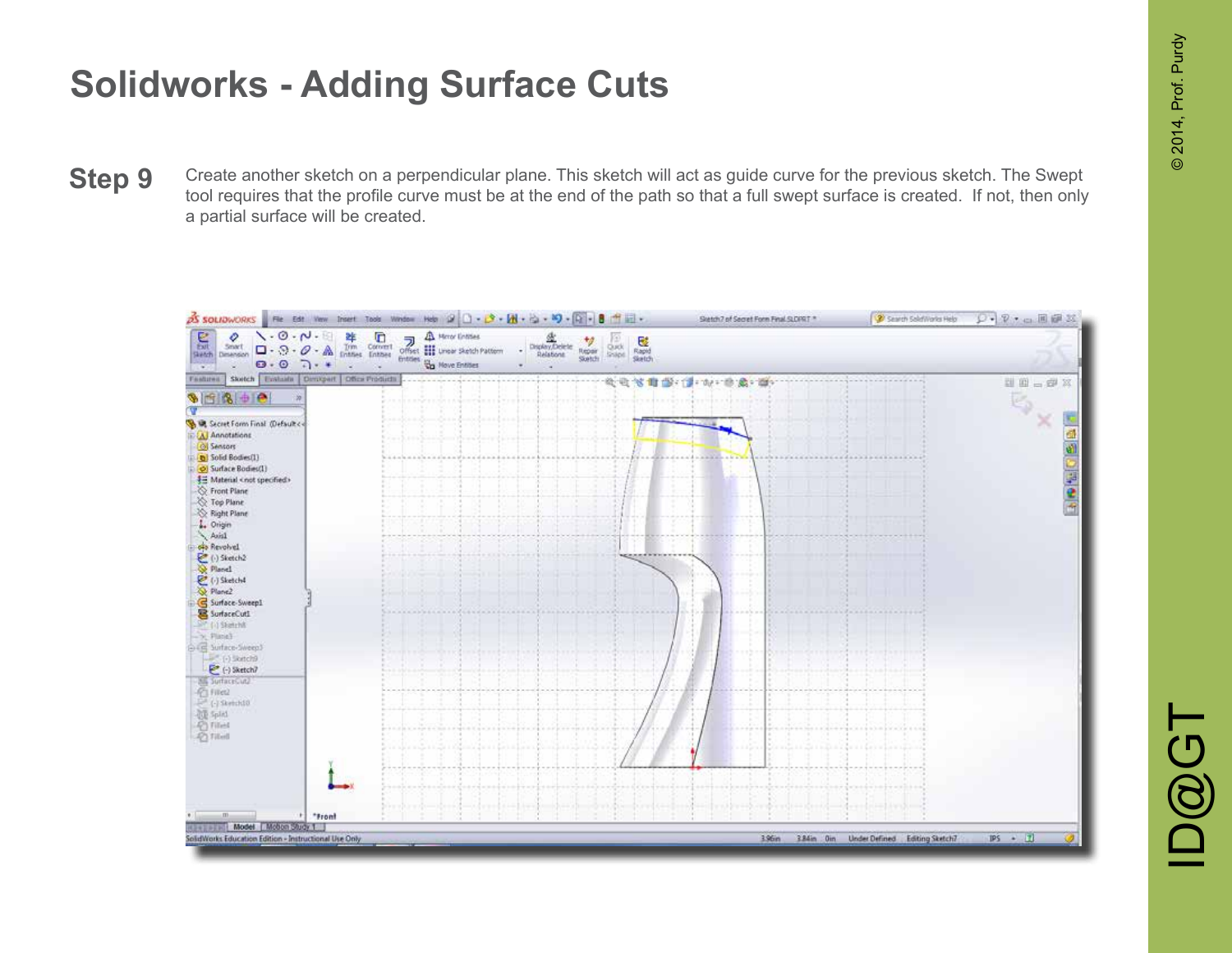Next, select Insert > Surface > Sweep. **Step 10**

> Select the contour sketch first and the select the guide sketch. Click confirm. The sweep tool then provides you the surface you would use to cut a part.

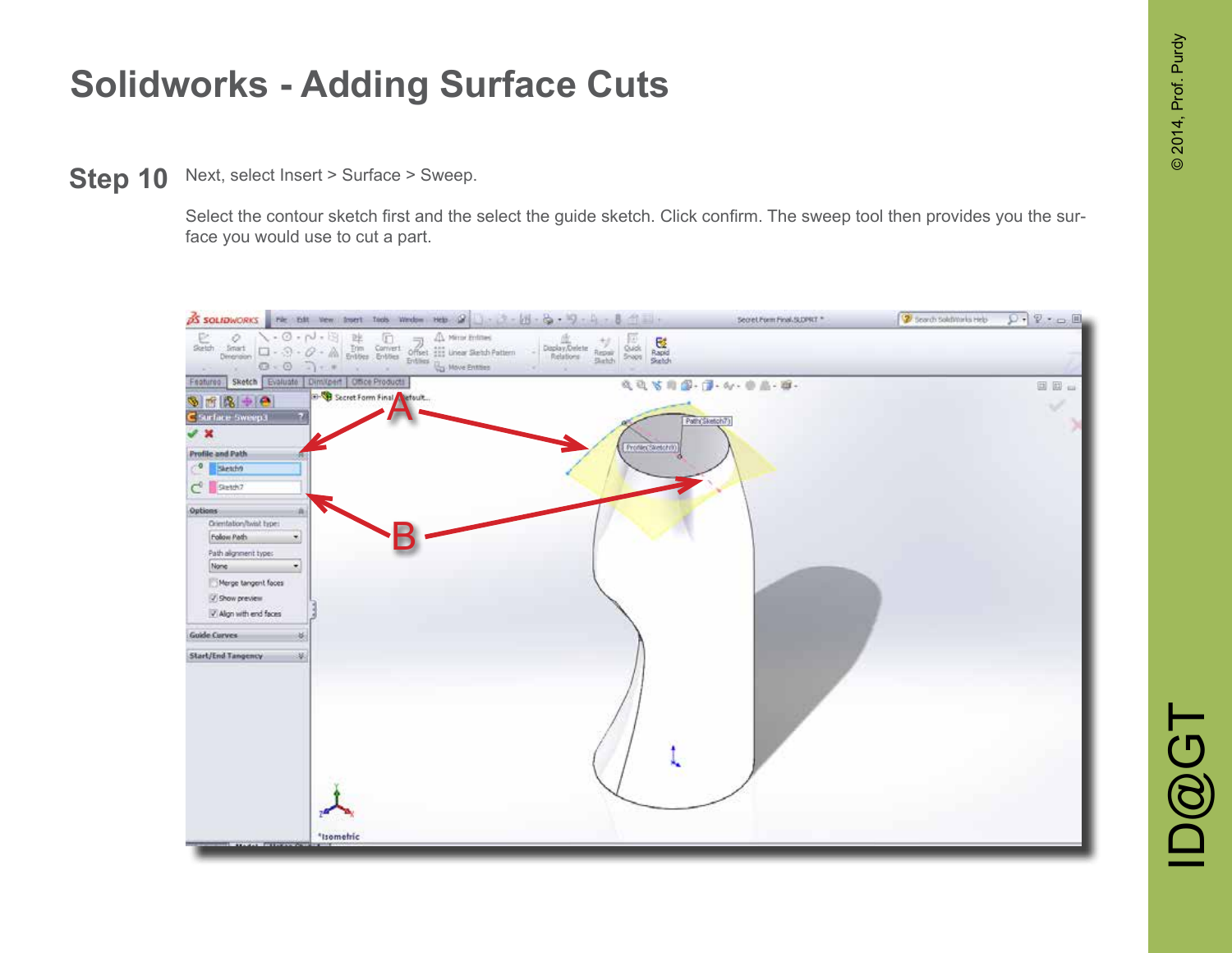Step 11 Click on Insert > Cut > With Surface. Then choose the surface you created previously and hit confirm.

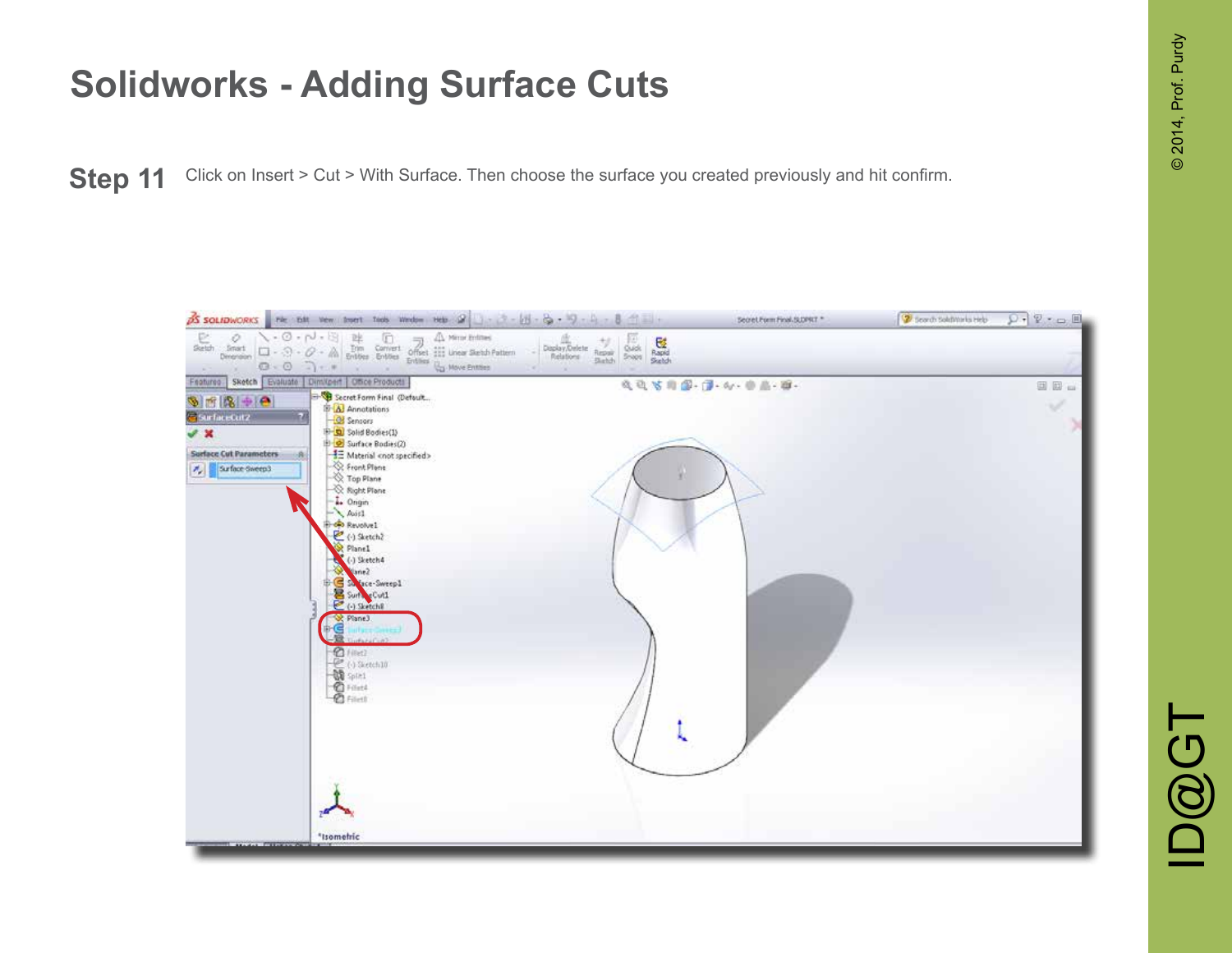**Step 12** You will get the following result. Once again, the surface was hidden in the feature tree.